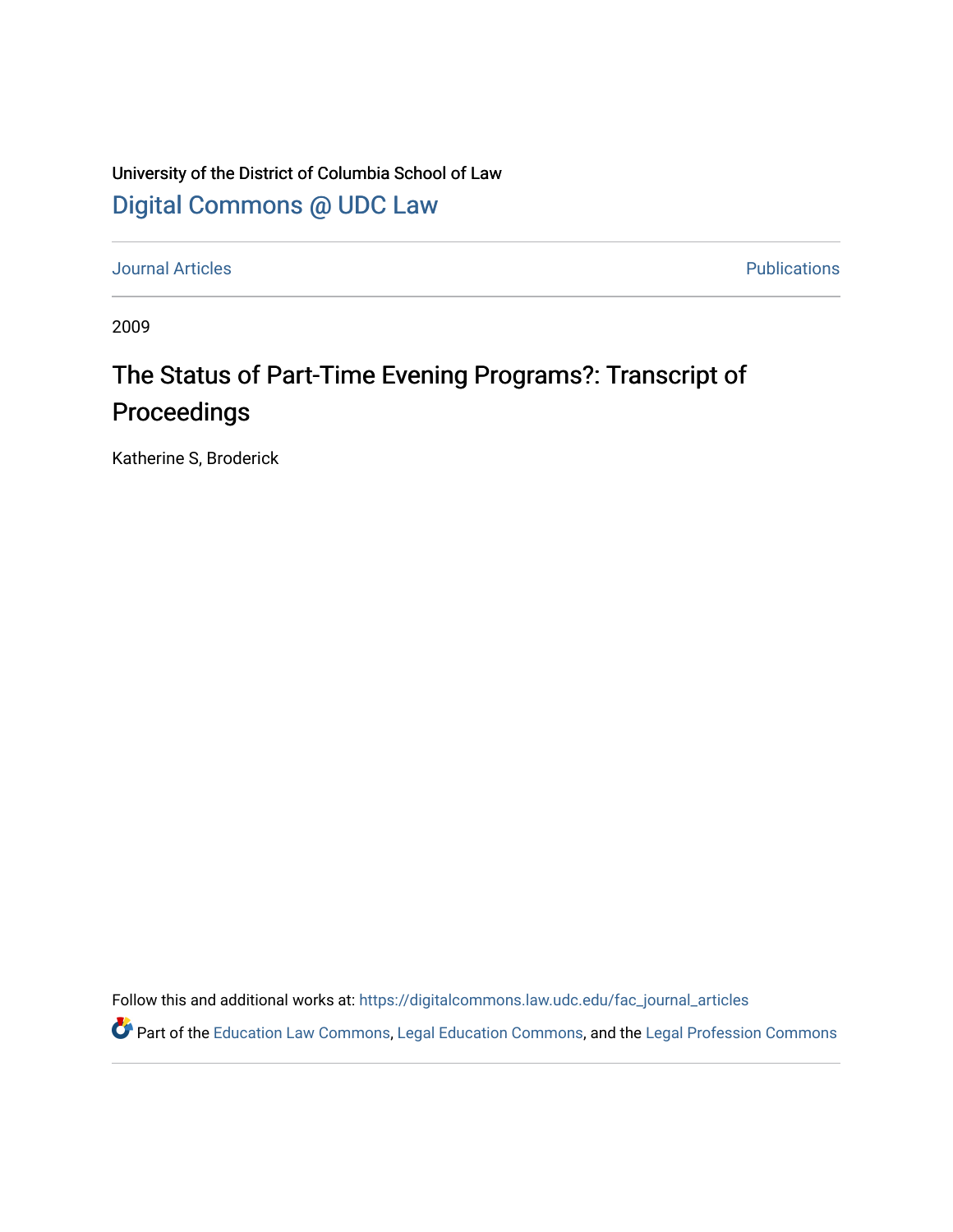



DATE DOWNLOADED: Wed Mar 30 15:22:58 2022 SOURCE: Content Downloaded from [HeinOnline](https://heinonline.org/HOL/Page?handle=hein.journals/swulr38&collection=journals&id=597&startid=&endid=606)

Citations:

Bluebook 21st ed. Katherine S. Broderick, Transcript of Proceedings, 38 Sw. L. REV. 589 (2009).

ALWD 7th ed. Katherine S. Broderick, Transcript of Proceedings, 38 Sw. L. Rev. 589 (2009).

APA 7th ed. Broderick, K. S. (2009). Transcript of proceedings. Southwestern Law Review, 38(4), 589-598.

Chicago 17th ed. Katherine S. Broderick, "Transcript of Proceedings," Southwestern Law Review 38, no. 4 (2009): 589-598

McGill Guide 9th ed. Katherine S. Broderick, "Transcript of Proceedings" (2009) 38:4 Sw L Rev 589.

AGLC 4th ed. Katherine S. Broderick, 'Transcript of Proceedings' (2009) 38(4) Southwestern Law Review 589

MLA 9th ed. Broderick, Katherine S. "Transcript of Proceedings." Southwestern Law Review, vol. 38, no. 4, 2009, pp. 589-598. HeinOnline.

OSCOLA 4th ed. Katherine S. Broderick, 'Transcript of Proceedings' (2009) 38 Sw L Rev 589

- -- Your use of this HeinOnline PDF indicates your acceptance of HeinOnline's Terms and Conditions of the license agreement available at <https://heinonline.org/HOL/License>
- -- The search text of this PDF is generated from uncorrected OCR text.
- -- To obtain permission to use this article beyond the scope of your license, please use: [Copyright Information](https://www.copyright.com/ccc/basicSearch.do?operation=go&searchType=0&lastSearch=simple&all=on&titleOrStdNo=1944-3706)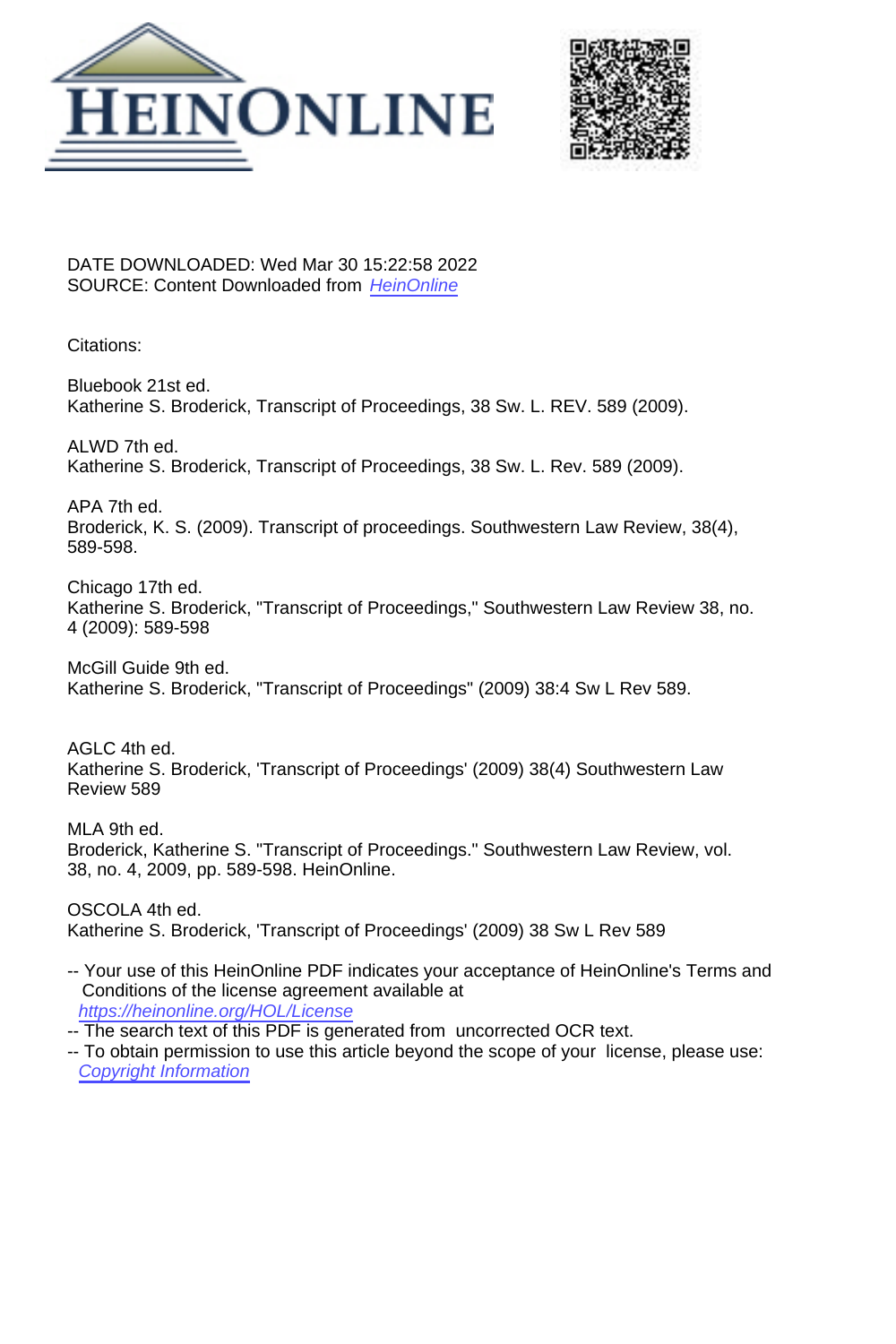## **THE STATUS OF PART-TIME EVENING PROGRAMS?: TRANSCRIPT OF PROCEEDINGS**

Katherine **S.** Broderick\*

**DEAN** BRODERICK: In **2007** to **2008,** our law school faculty at the University of District of Columbia unanimously decided to start a part-time program. Everyone understands that it's a ton of hard work and that it will stretch human and financial resources. To understand why we made this decision **I** wanted to give you a little snapshot of who **UDC** is, and what we are like. We are a one-of-a-kind public, urban land grant, historically Black law school dedicated to training public interest, public service, and public policy lawyers.

Our statutory mission is to recruit and enroll students from racial, ethnic, and other such backgrounds traditionally unrepresented at the bar. We are half students of color. Thirty percent of our students are African-American. We have the sixth highest percentage of African-American students in the nation. Sixty percent of our students are women, and the average age is twenty-eight. Many are second-career students; they are raising families and they are paying mortgages.

The second part of our statutory mission is to represent the legal needs of low income individuals in D.C. through an extensive program of clinical legal education. Last year our students provided 85,000 hours of legal services. Our law school experience begins with a course called Law and Social Justice. Two weeks before classes begin, students come in and they meet lawyers who represent the homeless. They debate the injustices that they've experienced. They talk about immigration policy. The idea is that we want them to know there is an end game to this law school-social justice. Law school is not just about business courses.

**<sup>\*</sup>** Dean and Professor of Law, University of the District of Columbia, David A. Clarke School of Law.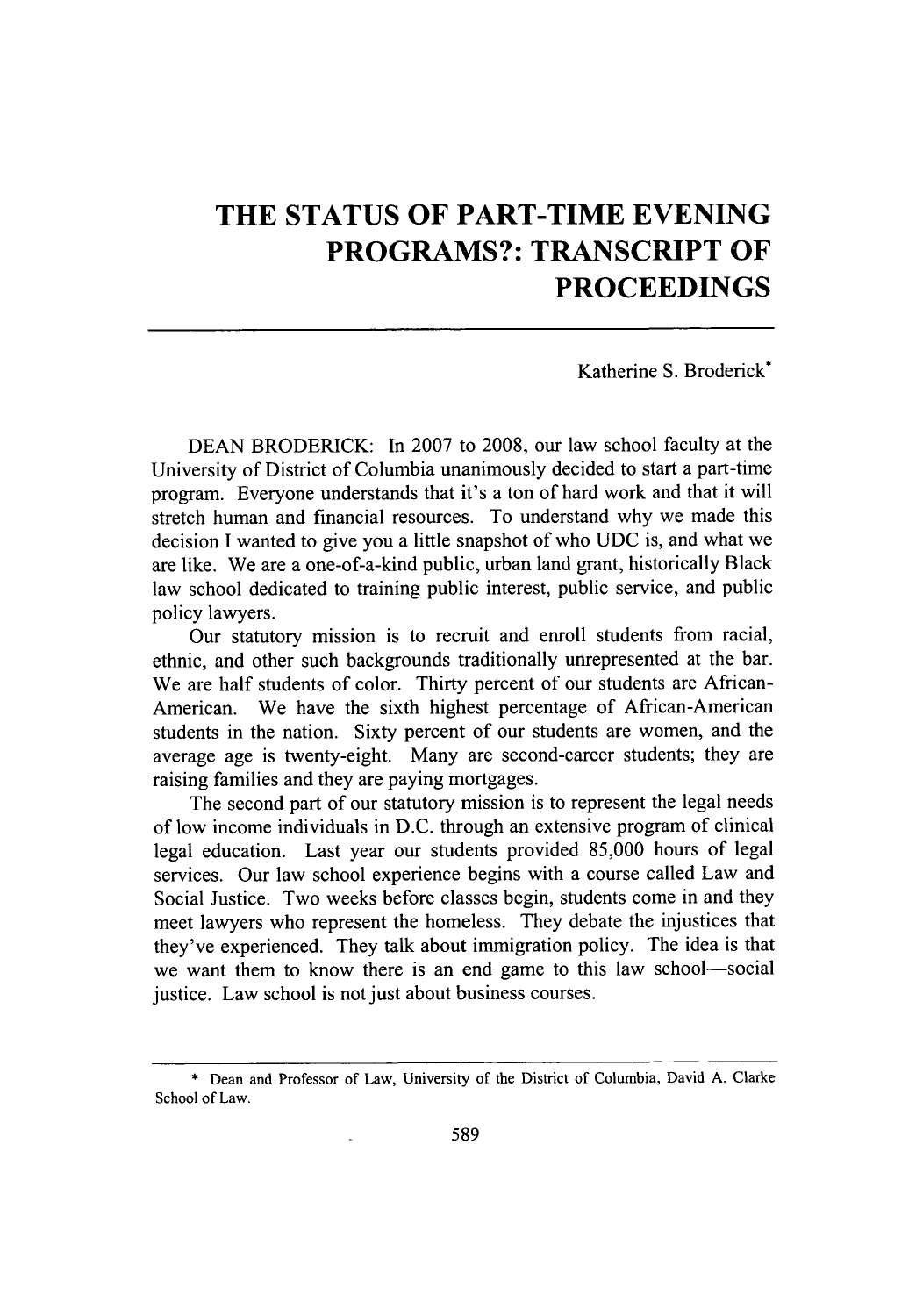In their first year, our students are required to participate in forty hours of community service, but many do far, far more. We also fund a \$3,000 stipend for everyone who wants to do a full-time summer public interest, public service, or public policy job. Many start their forty hours at the public defender's office and work far more than the required hours all through the summer. Some do their community service at the public defender and realize that they actually want to do ACLU work, or something completely different. And so they do something else for the summer.

Every second-year student is required to complete a 350-hour clinic for seven credits. Every third-year student is required to do another 350-hour clinic for seven credits. Thus, by graduation students must meet a 740-hour minimum requirement; the biggest commitment to clinical legal education of any school. Our graduates know how to practice law, and when they get out they are ready.

We were ranked thirteenth by *US News & World Report* in 2008 for our clinical programs, which is tied with Stanford and ahead of Columbia and Berkeley and some other schools with better resources. We are pretty proud of this, and we are going to move up. Last year, fifty-six percent of our graduates went into public service, public interest, and public policy iobs. Furthermore, we provide a sound program of legal education. Our first time bar passage rate has risen to eighty-two percent this year, which for a new school just getting full accreditation three years ago, is great.

Why a part-time program? Well, it will allow us to more fully meet our mission. We want to enroll more students from D.C., more nontraditional students, and more people of color from communities historically denied access to a legal education because of financial reasons, family responsibilities, and other such obstacles. A part-time program also aids in addressing a huge unmet legal need situation in D.C. I'm on the Access to Justice Commission. I am President and have served on the Board of the ACLU of the National Capitol Area. I am on the D.C. Appleseed Board. I see legal needs go unaddressed all day, every day. Ninety-seven percent of the tenants in superior court are pro se. Ninetyeight percent of individuals in domestic violence cases are pro se. Ninetyeight percent of paternity and child support are also pro se. Seventy-seven percent in divorce and custody are pro  $se<sup>1</sup>$ . This is not the way it should be. Our part-time students will provide a minimum of 36,000 hours serving people who can't otherwise afford a lawyer.

**<sup>1.</sup>** D.C. **ACCESS** TO **JUSTICE COMM'N, JUSTICE** FOR **ALL? AN** EXAMINATION OF THE CIVIL **LEGAL NEEDS** OF THE DISTRICT OF COLUMBIA'S LOW-INCOME **COMMUNITY** 83 (2008), available at www.dcaccesstojustice.org/files/CivilLegalNeedsReport.pdf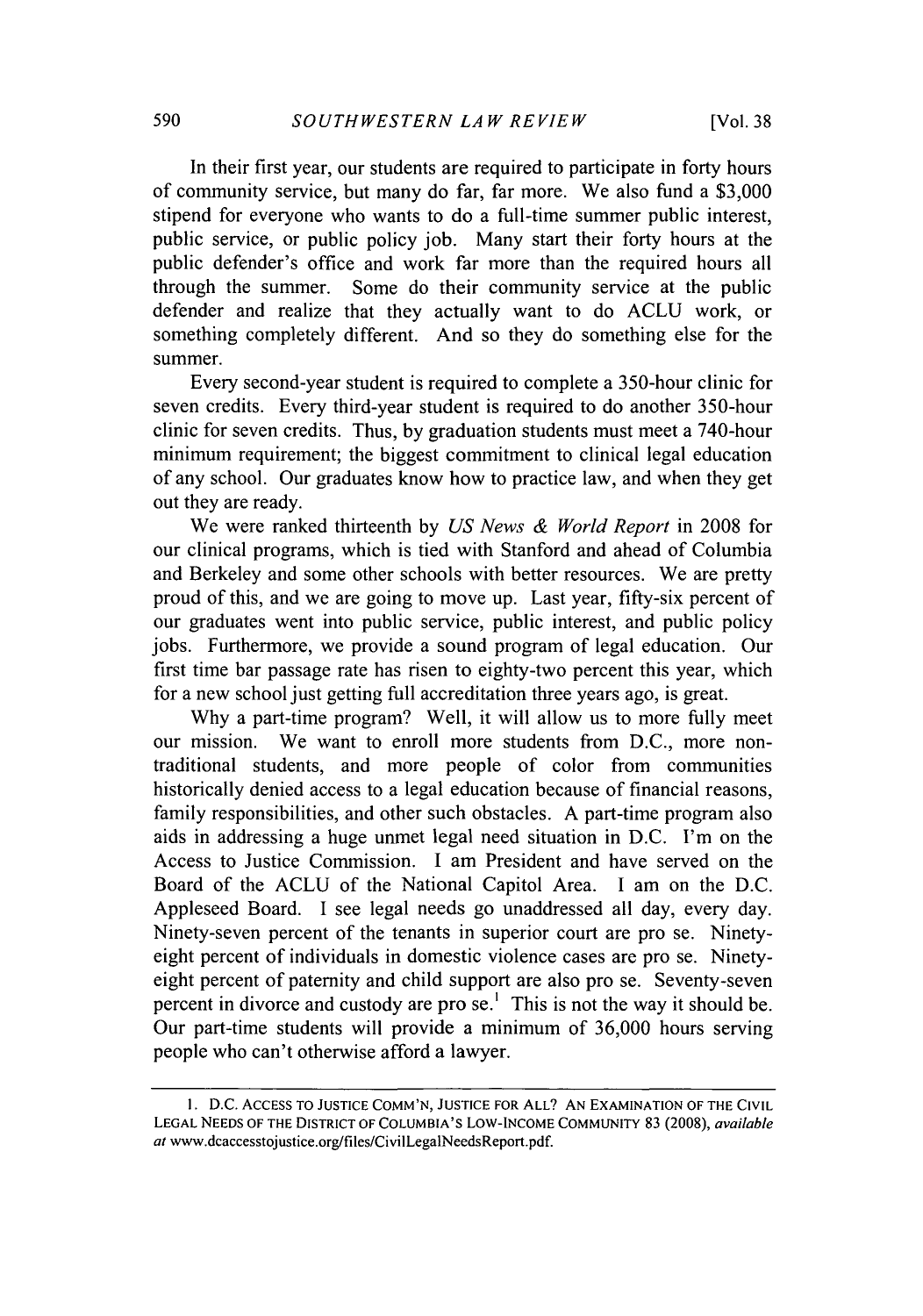So what's our plan? When we unanimously decided to start the parttime program, I called the ABA because we did not want to reinvent the wheel. We learned that Hawaii has just started a part-time program and has exactly the same number of faculty and students. Much of Hawaii's plan works well for UDC.

The first year of curriculum is delivered over two years. In the first year, the incoming students take three first-year legal courses. The following year, three different courses are offered. This means that the School of Law only has to offer those core courses once every other year. I thought this was a brilliant idea for our small faculty. We got a great consultant from George Washington, and we started brainstorming with the faculty and administration. In our very first meeting we came up with our major operating principles. First, student profiles in the part-time and fulltime programs will be the same including test scores, grades, demographics, and goals. We are still looking for public interest lawyers and are still going to make sure we have the demographics that meet our mission.

Second, the quality of the academic experience will be the same: courses and clients. And third, part-time students will participate fully in the law school community. Thus they will have access to all student services, educational opportunities, and full integration into the student body organizations and activities.

Teams of law faculty and administration put together a four-year curriculum beginning with Law and Social Justice, plans for student services programs and activities, and a revenue and expense budget. And we applied for approval to start the part-time program to the American Bar Association. Their decision is expected in April. We hope to open in August 2009.

We think some of characteristics of the District of Columbia and some of the particular characteristics of our law school will help make the parttime program a success. Four schools in D.C. have part-time programs: Georgetown, George Washington, American, and Catholic. Three of those are among the nine largest law schools in the country. They receive about 10,000 to 12,000 applications a year, and are turning away thousands of fabulously qualified people. UDC enrolls one of nine African-American students in the country. D.C. has the second highest number of legal jobs of any city, and is fourth among the states. It's actually our business in D.C.--we do law.

So why will they come to UDC? Our tuition is \$7,350 if you're a D.C. resident, and \$14,700 if you're an out-of-state student. We also have very generous merit and financial aid, among the most generous in the country. The student body is small, welcoming, and amazingly diverse. We have a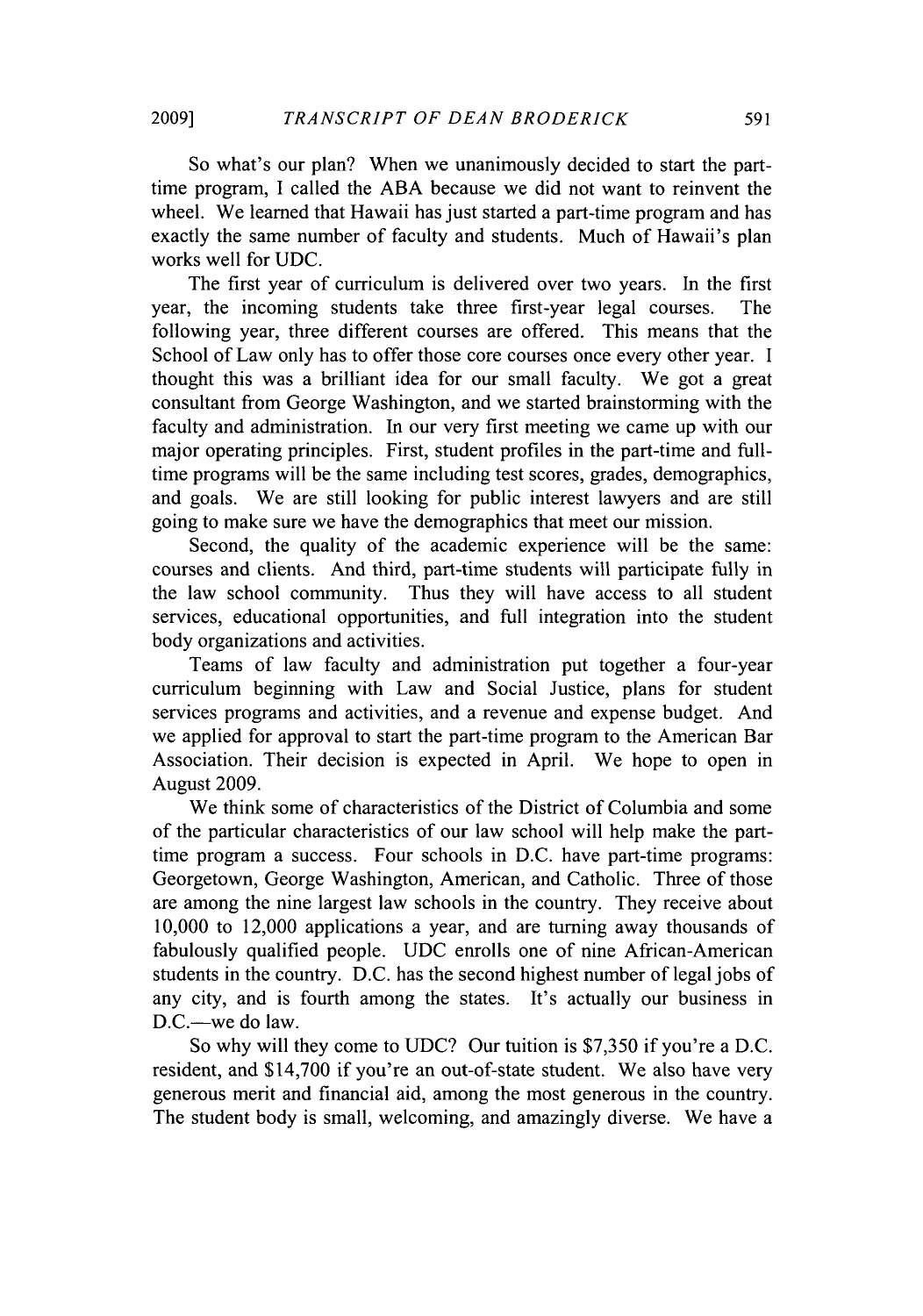very accessible faculty with a twelve-to-one student-to-faculty ratio. We have a unique and focused curriculum consisting of clinics as well as community service and courses on such issues as systems change and Katrina. For example, as part of the Katrina course practicum, forty of us went down to New Orleans and worked for a week. We walked thirty-nine people out of jail who had already served more time than they would have had they been convicted and given the maximum sentence. Good days. It was really fun to spend time breaking people out on spring break. Finally, a major attraction to our school is the location: Washington, D.C., in a fancy neighborhood right on the Metro.

Just yesterday I was told that our applicant pool is up thirty-two percent. I'm hoping we hang on to that. We will get more diverse students and we will get more students of color. In 2004, Paul Kirgis from Saint John's wrote a law review article in the *Journal of Legal Education.* He reported that of eighty part-time programs, forty-seven, or almost sixty percent, have higher African-American participation in the part-time program,<sup>2</sup> which I hope is telling. Almost all of those were in large urban markets with substantial African-American populations, as are we, so we are hopeful.

The part-time clinical program has taken a lot of thought. We know that the students' needs and schedules vary. Some are going to work fulltime during the day and have very inflexible schedules. They need clinics in which they can work at night and on weekends. Some students will be part-time, working parents who have some flexibility during the day. And others may be able to take a clinic during the day. We looked at our current clinics, and they fall into three categories. Some can readily accommodate evenings and weekends. We have a Low-Income Tax Clinic, a Community and Development Clinic, and a Government Accountability Clinic, in which we represent whistle-blowers who blow the whistle on fraud, waste, and mismanagement.

In the Low-Income Taxpayer Clinic we represent our newest neighbors, immigrants, who have claimed an income tax credit and somehow fallen afoul of the seventy pages of IRS regulations. And so the government prosecutes them. Luckily, the government also funds legal clinics allowing us to represent the people the government is prosecuting. It's very odd. But tax clinics are great evening clinics because the work can all be completed nights and weekends.

<sup>2.</sup> Paul F. Kirgis, *Race, Rankings, and the Part-Time Free Pass,* 54 **J. LEGAL EDUC. 395,** 403 (2004).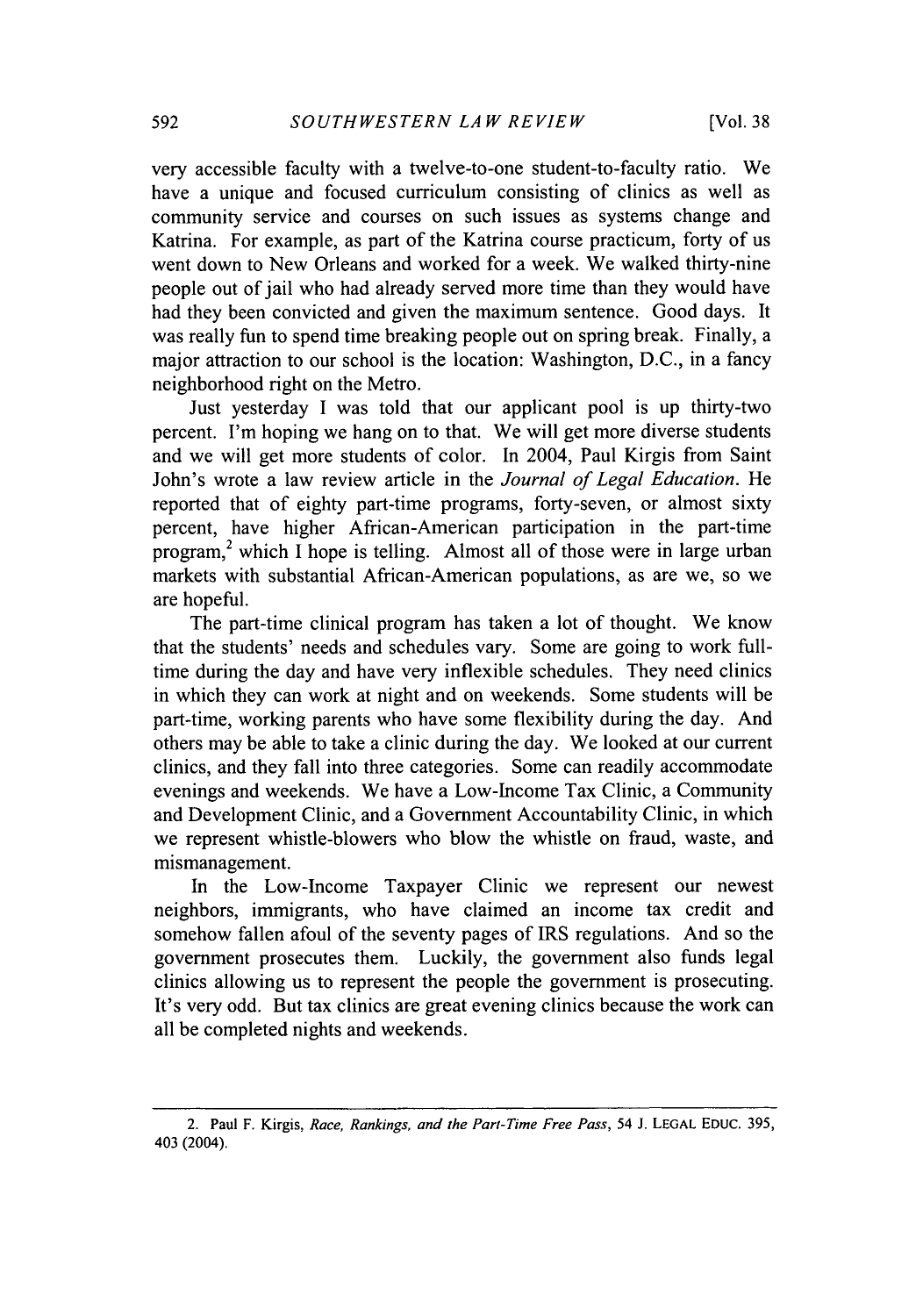In the Community Development Clinic, we represent low-income tenants as well as organizations that help them purchase and renovate their buildings. It's transactional work, and it's business planning. Community groups also happen to meet on nights and weekends. These clinics are really going to work for part-time students. And then for the people who can do some clinical work during the day we will offer our Housing and Consumer Clinic and our Juvenile and Special Education Clinic. Some students will be able to take these clinics in which they will have an occasional daytime hearing. A lot of the work can also take place at night.

Finally, a couple of our clinics will have to be re-thought. We have a Legislation Clinic in which we cleverly place a student in every D.C. Council member's office. As a public school, we need to have our ear to the ground. Students write progressive legislation. We also have an HIV Family Law Clinic in which our students represent people affected and infected with the HfV virus. This clinic requires a lot of time in court during the day. Changes can easily be made. Students can work on progressive legislation in-house nights and weekends. Students do not have to actually work in the Council member's office. Students can write wills and they can handle other permanency planning for people with HIV in the evenings, so there are things part-time students can do in these clinic as well. Peter Joy's article, *A Clinical Program for Evening Programs,* discussed a study he conducted in November 2004, almost 2005. It's unpublished, but he identified the part-time programs that have clinical programs, and there are about twenty different kinds of clinics such as lowincome taxpayer, alternative dispute resolution, mediation, appellate, elder law, civil, and family.<sup>3</sup> Peter's scholarship confirms that our thinking about part-time program clinics is in the ballpark. I think that the program is going to work very well.

I'm going to close with what's next for us. Our vision is that we should be located downtown, close to the courts, in a green building of course, where our clients have one-stop shopping, and where our students can walk across the courtyard to their community service and summer public interest jobs instead of endlessly riding the Metro. We want to colocate with Neighborhood Legal Services, Legal Aid, the Whitman-Walker Clinic for people with AIDS, and Legal Counsel for the Elderly. Ultimately, we plan to have 650 students, 450 in the day program and 200 total, or fifty per year, in the part-time program. We plan to start with

**<sup>3.</sup>** Peter Joy, A Clinical Program for Evening Programs (2004) (unpublished manuscript, on file with author).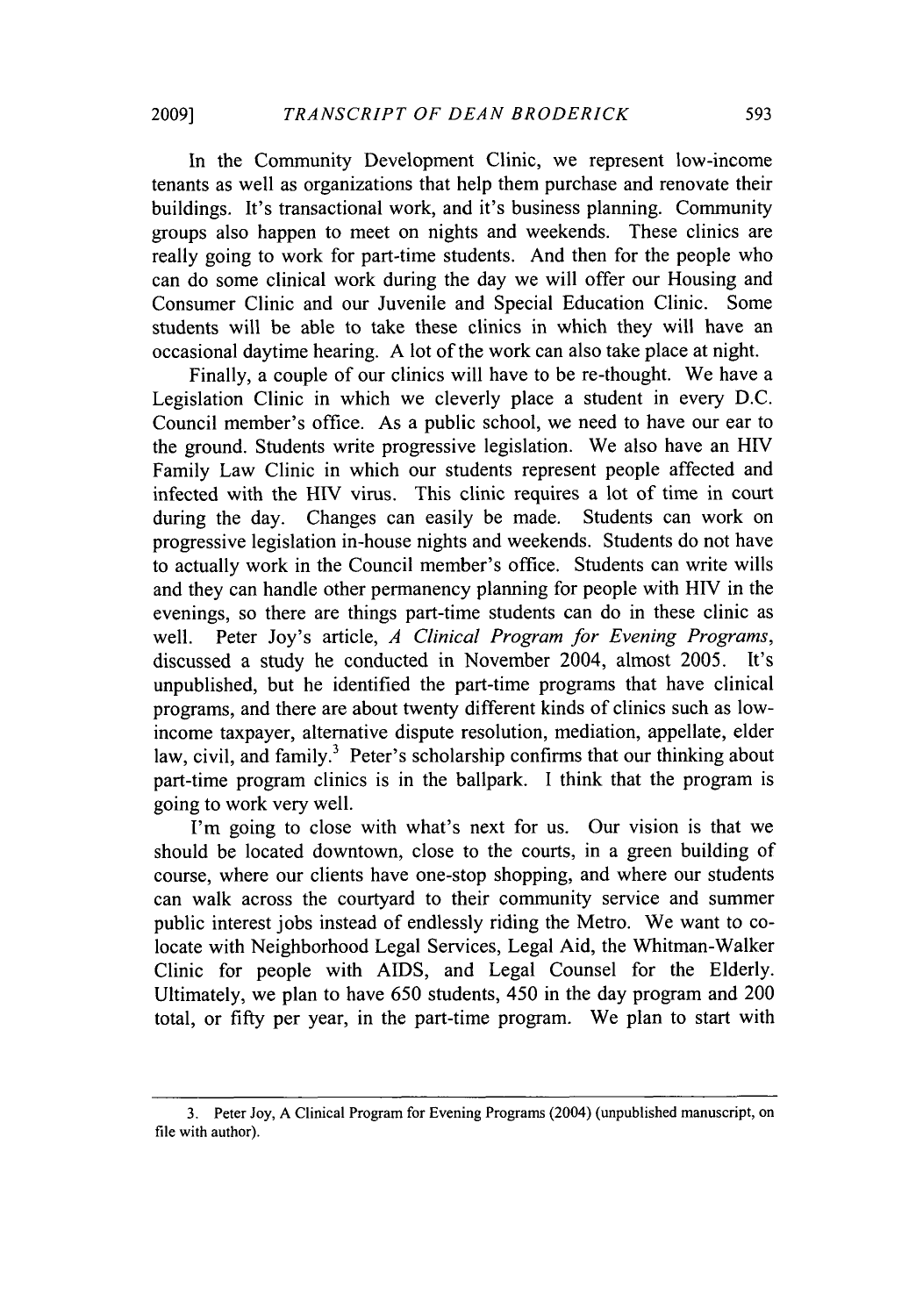twenty-five students in 2009. We are focused on ending poverty and inequality, so that's what we are going to do. And that's the end.

MODERATOR CARRIE MENKEL-MEADOW: Thank you. Great presentation from all of our panelists. Do we have any questions from the audience?

CHARLES FAIRCHILD: Dean Broderick, your school is in my hometown. In addition to evening students who work full time and go to school at night, I imagine most of them commute to where your school is located because your target market for students is in other neighborhoods. How many hours of public service in the clinics do you think people can do, and also be able to do, with the test scores and demographics staying the same as the day program? Will they be able to commit comparable amounts of public service hours?

DEAN BRODERICK: It's a great question. Yes, we think so. But when we come back in five years we may know something different. We anticipate that our part-time students will go at least one summer, probably two, if they want to graduate in four years. We anticipate schedules working so that they will do a clinic maybe in a summer, and that will be the only thing they take in the evening to get seven credits. As we've worked it out, we think they can do it, particularly because a lot of the work can be done on the weekends. And so while you're in class in the evening, you can do a lot of the clinical work on the weekends. So that's our plan.

MALE SPEAKER: Dean Broderick, I'm from Campbell Law School. How do you see your faculty expanding in size? Louisville has a very lean faculty, just as we do. I don't know what your current faculty size is, but do you expect a ten percent, or twenty percent increase?

DEAN BRODERICK: We definitely plan to add two or three faculty members. We have twenty-two full-time faculty members, and we also have a number of new grant-funded clinicians. This year, funding for grants being what it is, I've convinced our president to let me turn those clinical instructor positions into full-time hard money positions. We are really looking at starting an LL.M. program to bring clinical instructors in for two years to get an LL.M. in teaching clinical legal education. I got an M.A.T. in teaching clinical legal education at Antioch back in the day. It was heaven. UDC LL.M. students are not going to have to take Law and the Lumpen Proletariat as I did, but they are going to get a good education.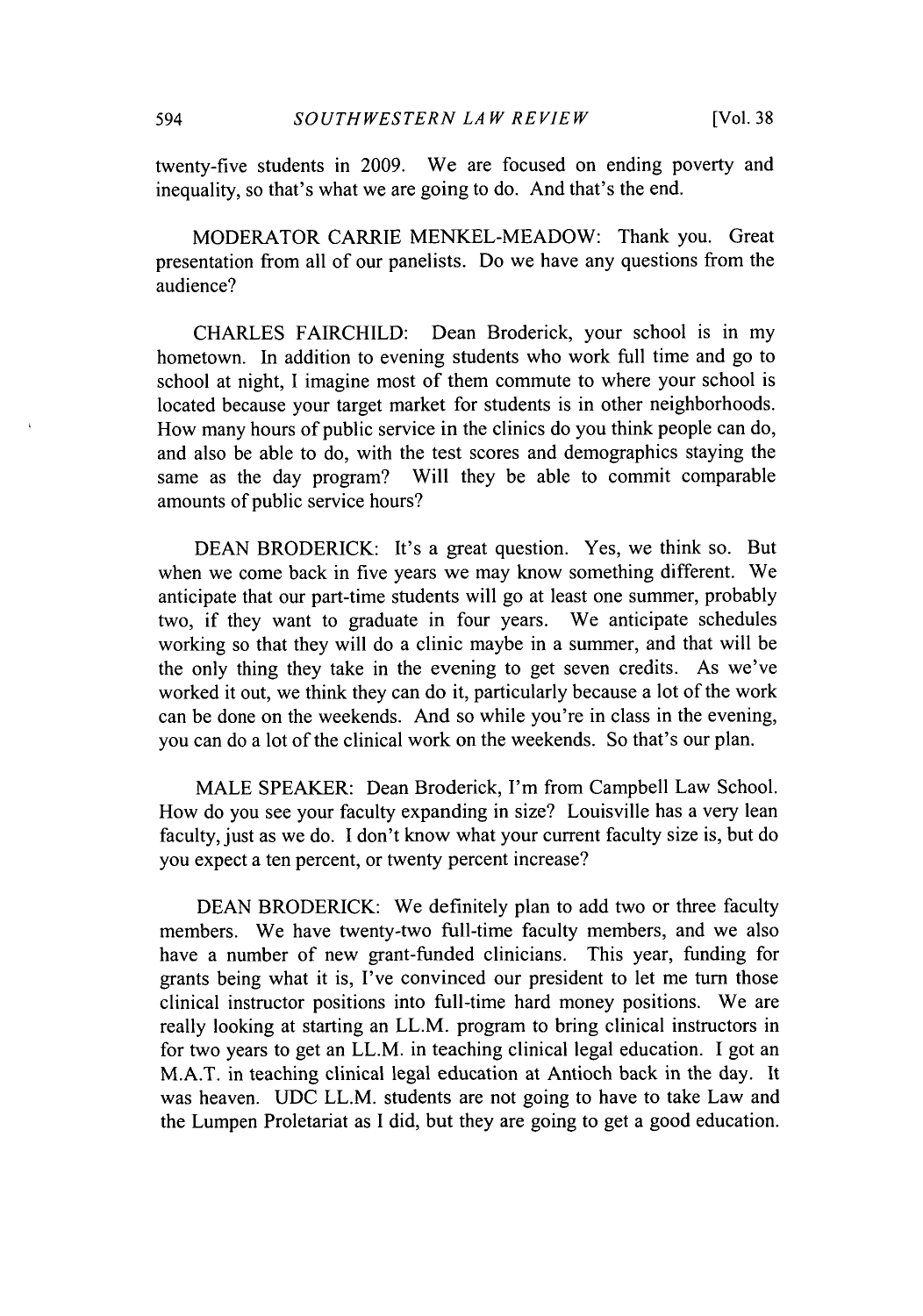So we think it's going to work. We think we'll go up two or three full-time permanent faculty as well.

MALE SPEAKER: I'm also from D.C. It has been in the news that UDC undergraduate tuition is going up. Does that mean your tuition is going to be raised too?

DEAN BRODERICK: The President did not include us. He emailed me right before going public with the massive tuition increase. By the way, the students ultimately convinced the President to raise tuition over two years rather than all at once. So tuition for the undergrads will be \$5,400 in 2009-2010. The problem with the undergraduate population at UDC is that there's just no culture of financial aid. There isn't any instruction about it. There's no counseling about it, but all of that is going to change radically. The next closest tuition is \$10,000 at Southeastern University. So UDC will see a 100% increase, but tuition is still thousands and thousands of dollars less than any other university in the region.

MODERATOR CARRIE MENKEL-MEADOW: What is the role of adjuncts in these programs? In the mid-eighties I was on the ABA accreditation committee for three or five years. I was very concerned about the use of adjuncts, so I was one of the people that sat on that committee and sent letters to deans to account for the fact that they have a disproportionate number of adjuncts teaching. The ABA is mostly concerned with first-year courses, but there's also a ratio of total courses.

Since having gone to Georgetown, I've changed my views 180 degrees. One of things that I think Georgetown offers and so does UDC as you've heard, is talent, the legal talent in the District of Columbia is just enormous. So when I advise students, I tell them I don't have a ratio. I don't say make half of your courses from academics like me—although I am an engaged person in the world, so I don't know where I fit—and half of your courses from adjuncts. It's a very rich way to get an education, and I would say to any student—full-time or part-time—to be sure to take a mixture of courses with available, able theoreticians and people who write the new laws and new theories about law and legal institutions, but also from the people that practice in particular specialties. So what is the role of adjuncts in these programs? How constricted do you feel by accreditation standards? Would you do it differently at all if you didn't have to report those numbers to people, and what do you think about it in general?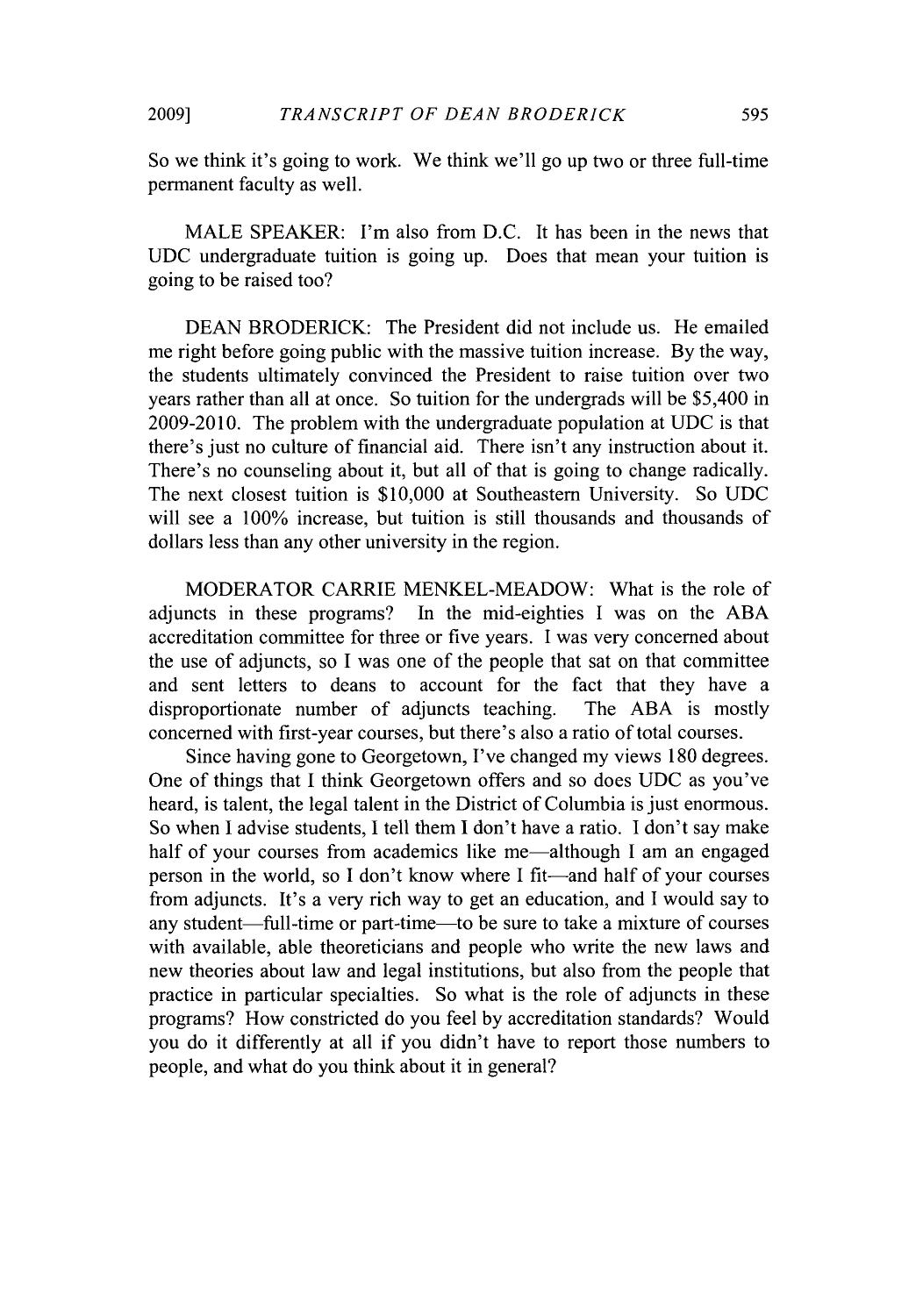DEAN MITCHELL BAILIN: That's a great question. At Georgetown we have almost 400 adjuncts, about 250 who teach periodically in the J.D. program and another 170 or so, who teach in the LL.M. programs and tax and other fields. We have a very large group of extraordinarily talented practitioners, judges, and the like from D.C. The benefits are obvious. It's always been true, but post the Carnegie report it is exceptionally important for us to get top talent in teaching the practice of law, the tactics of law, the kinds of things that you think about in working with clients. It's not that a full-time faculty doesn't do that; they do it extraordinarily well. It's just that there are many, many very good people in the community who become full-time faculty later who can add at a school that has 400 and some classes in the curriculum for J.D. students over the course of a couple of years. We have the luxury of being able to have highly specialized courses, and so we can have highly specialized practitioners who benefit our students that way. We also can just have people who are wonderful contacts and connections for our students in a whole range of fields from public interest through the judiciary.

I used to be on many academic planning sides of the institution. The last person that I negotiated with to do a constitutional advocacy course eventually had to drop the course because he got appointed to the Chief Justice position of the United States Supreme Court, so those are the kinds of benefits the program has. All that said, we have always got our eye on the number, sixty-seven percent. We are fortunate to be able use the content hours for students as the definition for the part-time program of whether we meet our ABA requirements. On average, we haven't had a problem with that because we have such a good partnership with our fulltime faculty to teach in the evening program. Far more full-time faculty members teach foundational courses in the part-time program. Far more adjuncts teach the tactical skills-based, experiential-learning type courses. Lots of exceptions.

PROFESSOR TIMOTHY HALL: I echo almost all of that. Or I would echo all of that except for the Chief Justice part, although we do have someone that works for the Chief Justice in the Supreme Court teaching a very experiential hands-on class in constitutional litigation, which has been very nice. They add such a richness. And one of the things that I'm happiest about in Louisville is the relationship between the bar and the law school, in that so many practitioners adopt the law school and come in and give of their time as adjuncts, as mentors in professionalism programs--some of which are resented mightily by the students but which are also needed by the students. "How dare you teach me how to dress for my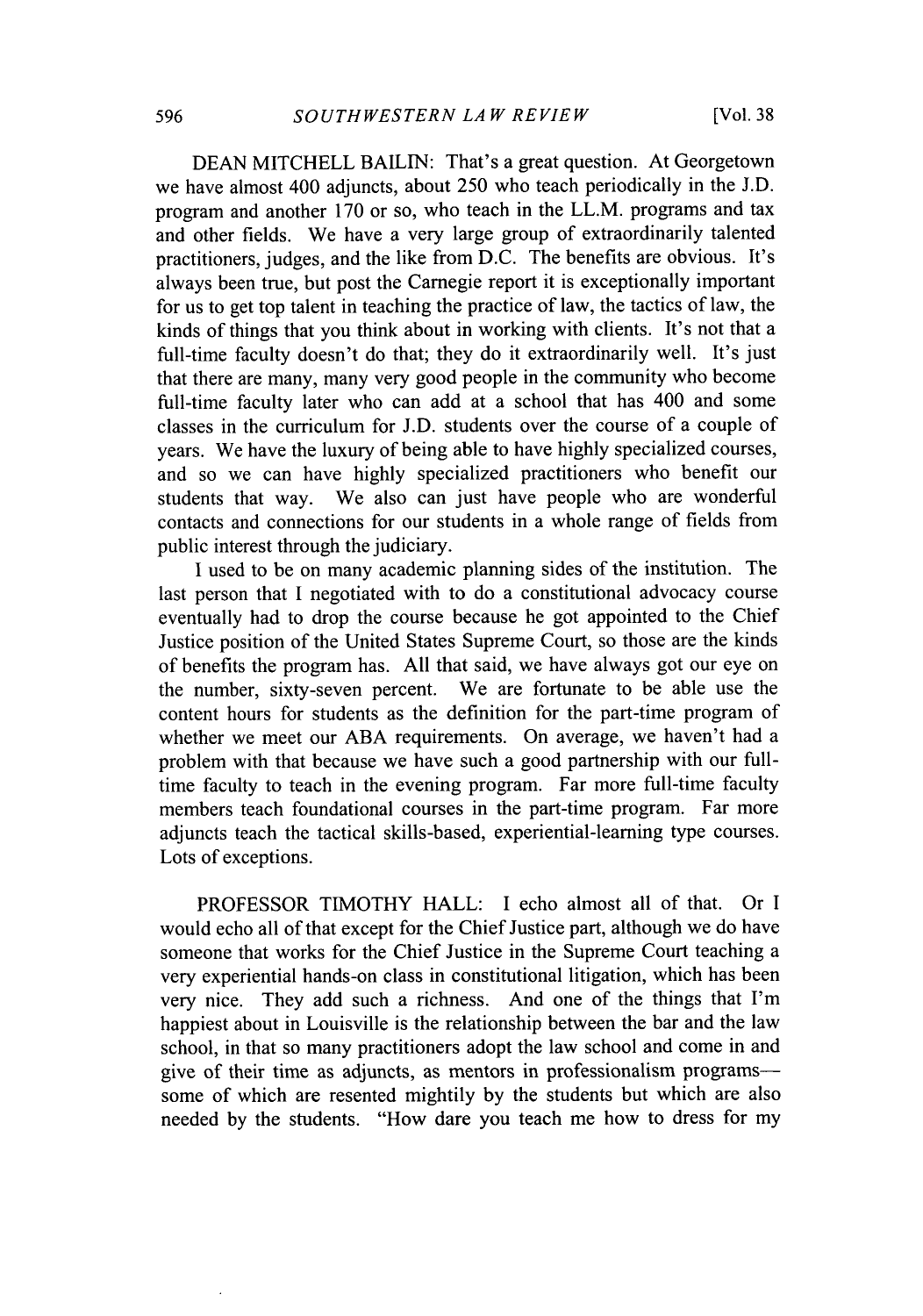interviews!" "Because we know you will show up in flip-flops if we don't tell you!" I believe we are actually harder on ourselves in terms of certain numbers and in terms of how we use adjuncts or ABA requirements, and we have very few exceptions—exceptions that are forced upon us by circumstances. We teach all first-year courses, of course, but also all of the core bar courses. We don't bring in adjuncts for any of those, with the one exception that we have brought in adjuncts more often than anything else for the core criminal procedure. And I confess it's a natural fit. For patent law, that's great. Med-malpractice, great. I'm a health law person. I could teach it, but I would rather have our adjunct who does it every day teach it and knows the tactics and knows litigation. I think it's a fabulous resource. And it's for part-time, but so what. All the students take advantage of that. And if my malpractice guy can't come until 7:00 or 8:00 at night, then that's when I'm scheduling that course. And I will tell you the students who want that will come at that time, or 8:00 in the morning, or Friday--- it doesn't matter.

DEAN BRODERICK: We have the former general counsel to the D.C. Council teaching our legislation clinic. She drafted the legislation for the Council and she reviewed all the legislation. We have the Chief Judge of the Special Tax Litigation Court who calls us up to tell us about the existence of funding from the IRS for tax clinics. He also hires our students as his law clerks. The benefits go on and on. It's just magic. I think that the ABA rules are just exactly what they should be.

DEAN BRYANT GARTH: I think everybody—and for good reasons-talked about how they wanted to have exactly the same standard for their full-time as part-time, but is there a reason why people who might be more challenged by a full-time program, or have lesser credentials, ought not be using a part-time day program? That is, something to help get them through a particular law school, someone who might have more difficulty and you want to encourage them for diversity or another reason?

PROFESSOR TIMOTHY HALL: It's not just the numbers. It's not just the LSAT, and it's not just the GPA. I had a conversation with a contracts colleague of mine about a student, and it turns out he is a parttime student. He was a police officer. And my colleague said he's very bright. He clearly would make a great lawyer. But he doesn't have time. And he was part-time already. We are similar to Georgetown in that we don't split the first year into two years. They only get a couple of classes off to go part-time. That's one of our goals as well, by making this far